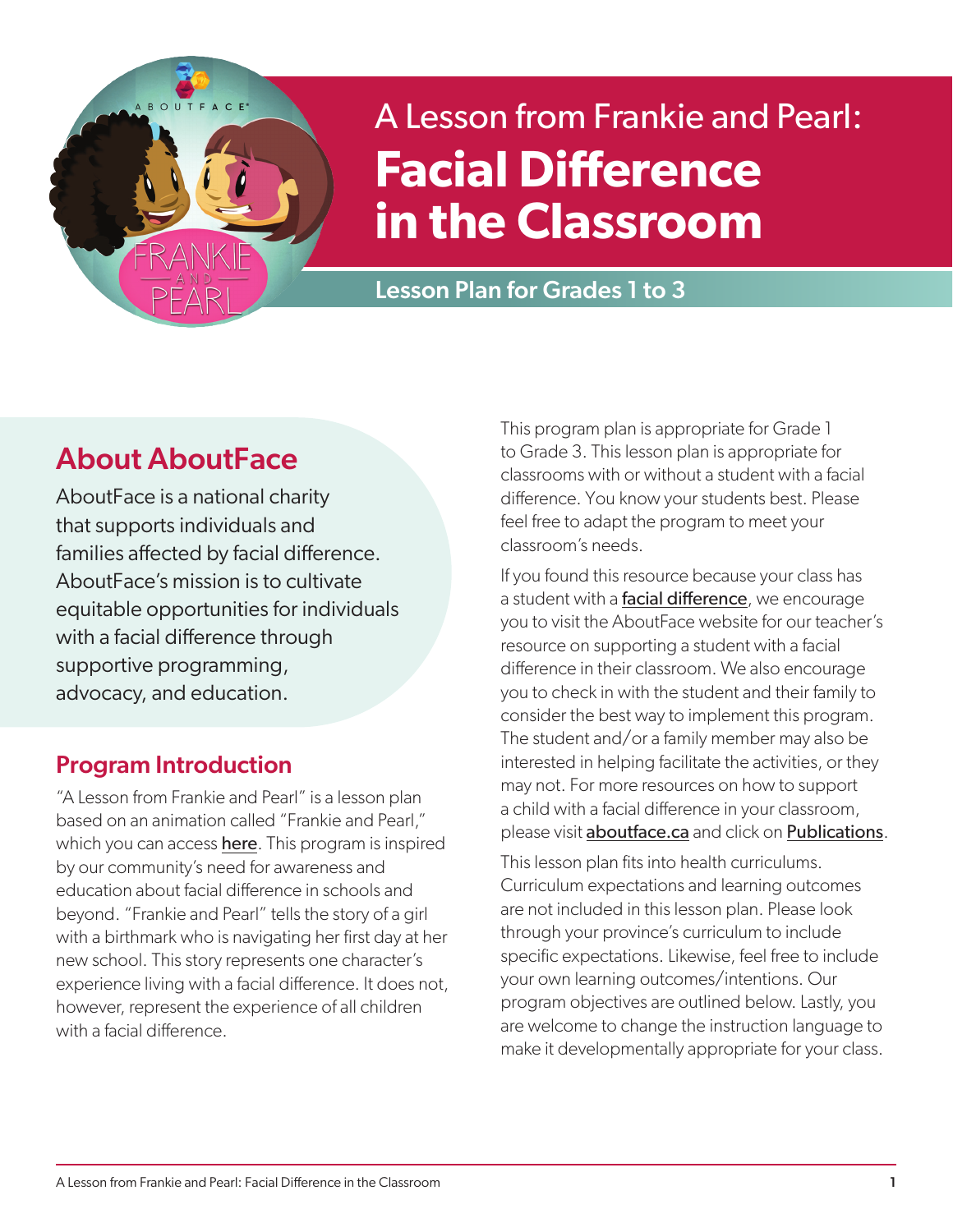# Program Objectives

The 2020 AboutFace survey shows that 82.14% of family members of people living with a facial difference have concerns about their "child/family member being bullied/teased at school." As well, 67.86% of family members expressed concern about a "lack of understanding of differences from teachers, school staff, recreational coaches and staff, etc." In line with AboutFace's mission, this program has the following aims:

- **1** Raise awareness and acceptance of facial differences in schools.
- **2** Encourage schools and teachers to include facial difference as part of conversations and lessons about diversity and inclusion.
- **3** Normalize differences (facial differences or otherwise).

# Creating a Safe Space

AboutFace would like to acknowledge that by reaching out and using this resource, you are already making your classroom a safer place. Also, you will have been working to create a safe space in your classroom well before turning to this program. You may know that talking about topics related to diversity and inclusion may make people feel vulnerable and/or may trigger a variety of emotions. Lessons like this are created to challenge our personal assumptions and popular world views. You can never fully know each of your student's life experiences, so it is important to create a safe space for your students to feel respected and valued and to act as their authentic selves without fear of being judged. A safe space offers an opportunity for students to grow, take risks, ask questions, and respectfully work through conflicts.

### Here are some tips on creating a safe space before your class engages with this program:

- Remind students about your classroom rules.
- Remind your class to respect each other and their right to privacy. Sharing vulnerable information with people is a gift that needs to be respected. Remind students that any stories told in this space should not be shared outside the classroom.
- Be mindful of your language. Remember that the words you use as a teacher have power. How you talk about facial difference and the words you use matter. How you talk about this topic will directly influence how your students will speak about it in the future.
	- o Aside from person-first language (see below for more), be aware of microaggressions in your language, such as "you're really smart for someone with a facial difference" or "you have a really nice smile for someone with a cleft lip." While these may seem like compliments, they paint individuals as others and continue to push the narrative that they are less than others.
- When a student is sharing, encourage them to use "I" statements.
- Ensure language and tone are non-judgemental when talking about different points of view.
- Respect a student's choice not to share.
- Remind yourself and your students to keep an open mind to different points of view, challenge your thinking, and keep your biases aside.

This program is structured to help build a safe space for your students. Note that your students may be curious about the characters in the story or just about facial differences in general, and that is ok. Students should feel welcome to ask questions. Curiosity is ok because it shows students are interested and seeking understanding.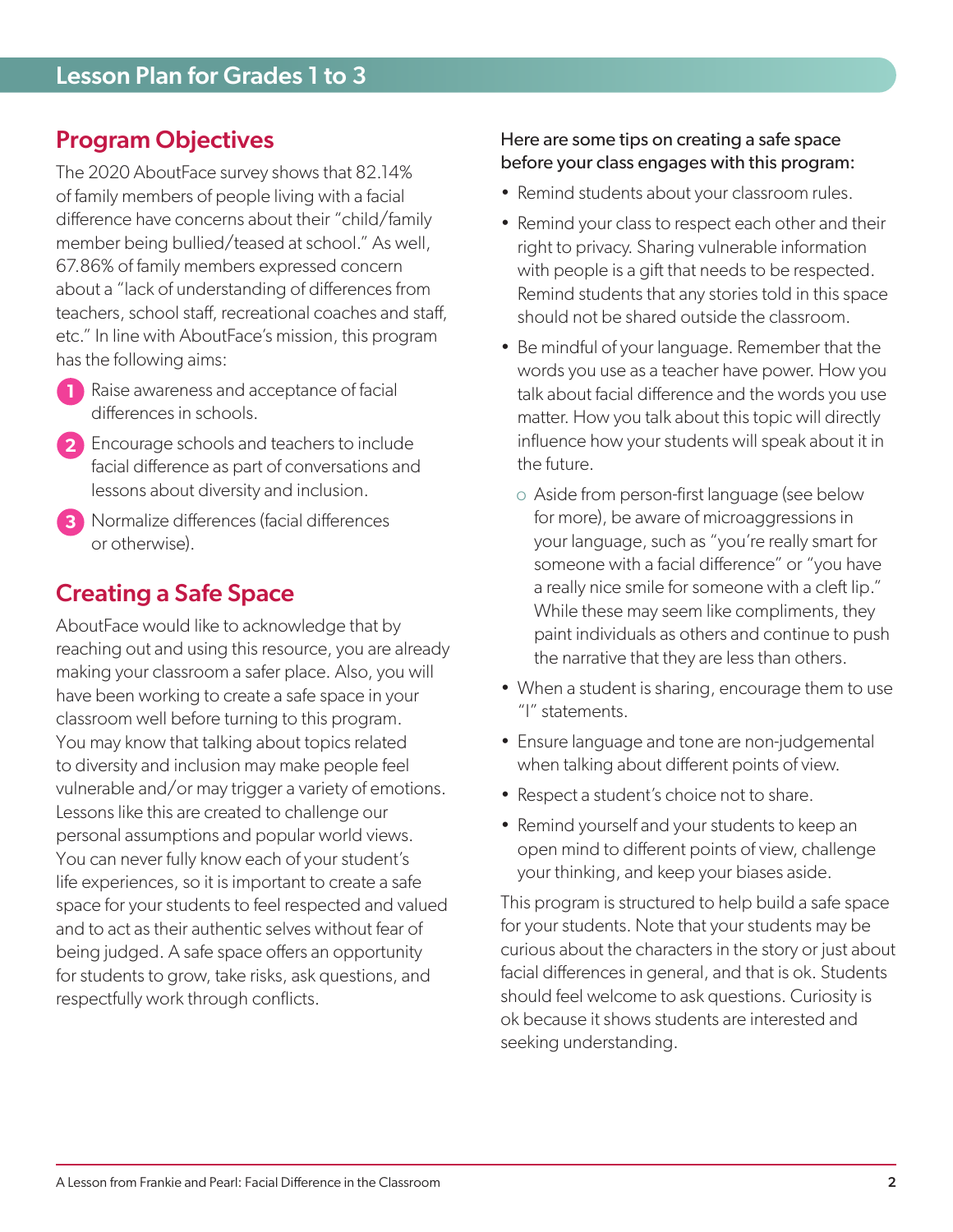## About Facial Differences

### FACIAL DIFFERENCES 101

More than two million people in Canada are living with a facial difference. A person with a facial difference refers to anyone whose appearance, from the neck or above, has been affected by a congenital (from birth), acquired (after birth), or episodic (comes and goes) condition or syndrome. There are over 100 types of facial difference, ranging from complex craniofacial conditions to scaring and eczema. Examples of facial difference include cleft lip and/or palate, hemangiomas, facial palsy, vitiligo, Treacher Collins syndrome, car accidents or burns.

Facial differences affect each person differently, just like everyone's differences affect them differently. Society sometimes stereotypes or misunderstands people whose appearance seems unusual. People with a facial difference are often assumed to be developmentally impaired, unintelligent, disabled, sick, diseased, or contagious, which is frequently untrue. AboutFace encourages everyone to check in with themselves and register their assumptions and reactions in relation to individuals with a facial difference. Give yourself some grace, too; using this resource means you've been thinking about this and want to make a difference.

### APPROPRIATE LANGUAGE

Facial difference is the preferred term by the community. Words such as disfigurement, abnormality, anomaly, or deformity have negative connotations and infer that there is something inherently wrong with the person, or that their facial difference is bad, scary, or needs to be fixed. By using difference, we are normalizing just that: differences.

AboutFace encourages the use of person-first language. Person-first language means addressing the individual before addressing their difference. For example, "The cleft-lip kid, James" is not personfirst language. "James has a cleft lip" is a person-first statement. We also encourage referring to the child by name and avoiding references to their facial difference unless pertinent to the conversation. Avoid using sensational or judgemental language when speaking about a facial difference or how it was acquired. Language like this can often trigger the student or create an idea that the person with a facial difference is to be pitied. In our animation, Frankie has a birthmark, which is the preferred term.

By modelling person-first language for your class you will make it easier for your students to adopt this language as well. If you get it wrong or one of your students gets it wrong, change what you are saying and move on. Don't worry and don't make a big deal about it. If one of your students has questions about the terms you are using, don't be afraid to give them an answer.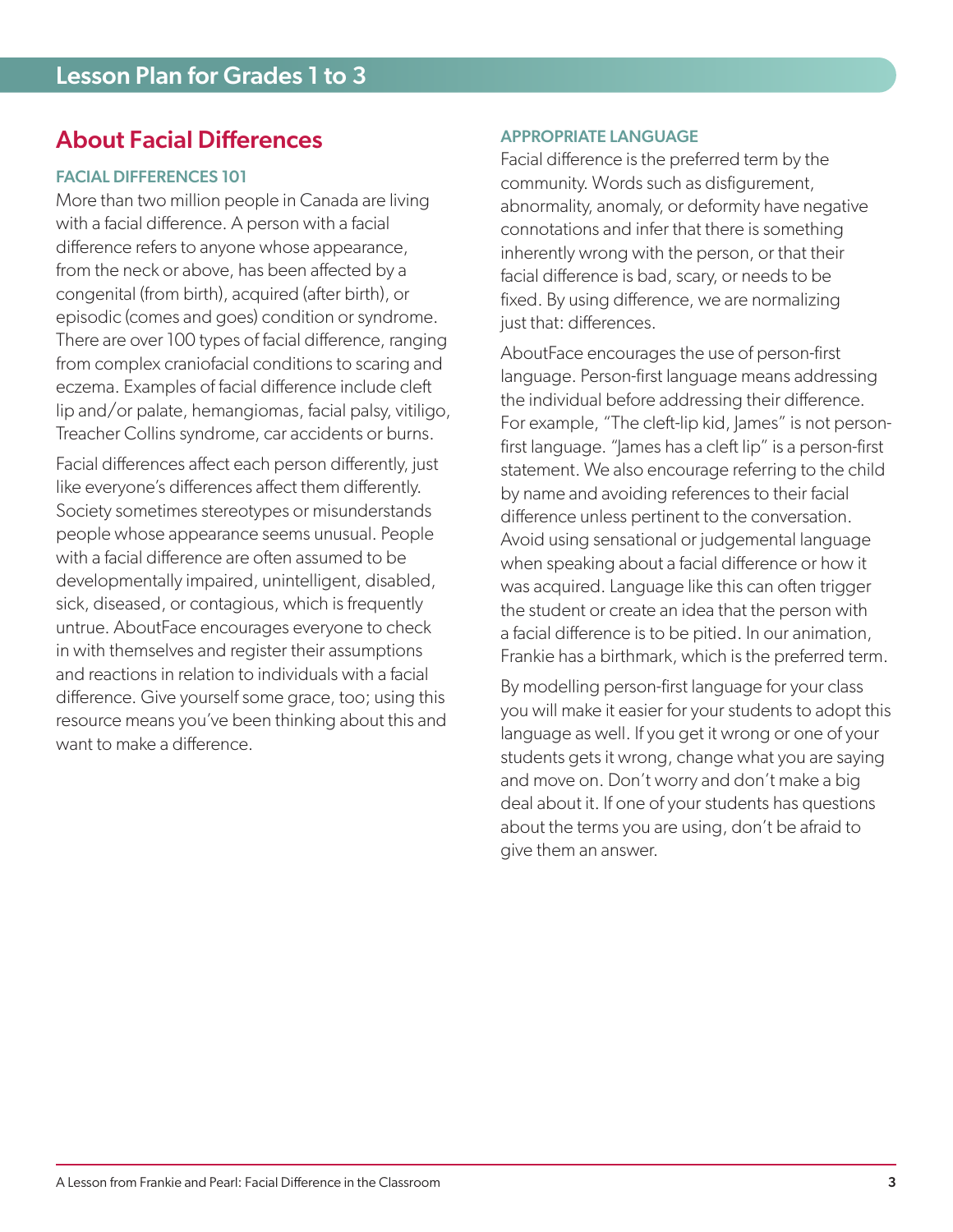# What You Will Need

- Human Bingo Cards (attached) enough for one per person
- Pencils
- Markers
- Flip chart paper or a large sheet of paper – enough for one per group
- Stickers or other things for decorating the paper (optional)

# Activity 1: Human Bingo

### ACTIVITY TIME

10 minutes

#### MATERIALS

- Human Bingo Cards (attached) enough for one per person
- Pencil or marker

### PURPOSE

To get students socializing and learning new things about their classmates.

### **INSTRUCTIONS**

- **1** Print out or create a human bingo sheet and hand out one sheet to each student. The bingo sheet will have squares filled with statements, such as "has a pet" or "tells a funny joke."
- **2** Give your students 10 minutes to go around to classmates to find other students whose experience fits with the statements on their bingo card, and have the students write their name in the appropriate square. They can use someone's name only once. You can have them fill out their card all at once, or you can have them do this in a few different rounds: for example,
	- **a.** in round 1, they have to get a line;
	- **b.** in round 2, they have to form an X;
	- **c.** in round 3, they have to fill in their card.

### ACTIVITY NOTES

• You can modify this activity based on the number of students in your class. If there are fewer students than there are squares, you can decide whether or not they can repeat names, or simply fill out as many squares as there are students.

# Activity 2: Get-to-Know-You Flower

### ACTIVITY TIME

20–25 minutes

#### **MATERIALS**

- Flip chart paper or big piece of paper one for each group
- Markers
- Stickers or things to decorate the paper (optional)

#### PURPOSE

• To find the ways that each student is unique, and also what they have in common.

#### **INSTRUCTIONS**

### The activity

- **1** Divide the class into groups of four to eight students. Each group will be given one chart paper/large piece of paper and markers.
- **2** On the paper, have each group draw a flower, with one petal for each person in the group. For example, a group of six will have six petals.
- **3** In the centre of their flower, have the group come up with one thing they all have in common. Do they all like pizza? Do they all like recess?
- **4** For each of the petals, ask each student to come up with something that is unique to them. These should not overlap with other people in their group. They can write or draw what it is. Encourage them to be introspective and not simply refer to appearance-based differences (for example, long hair, tall, green eyes, curly hair)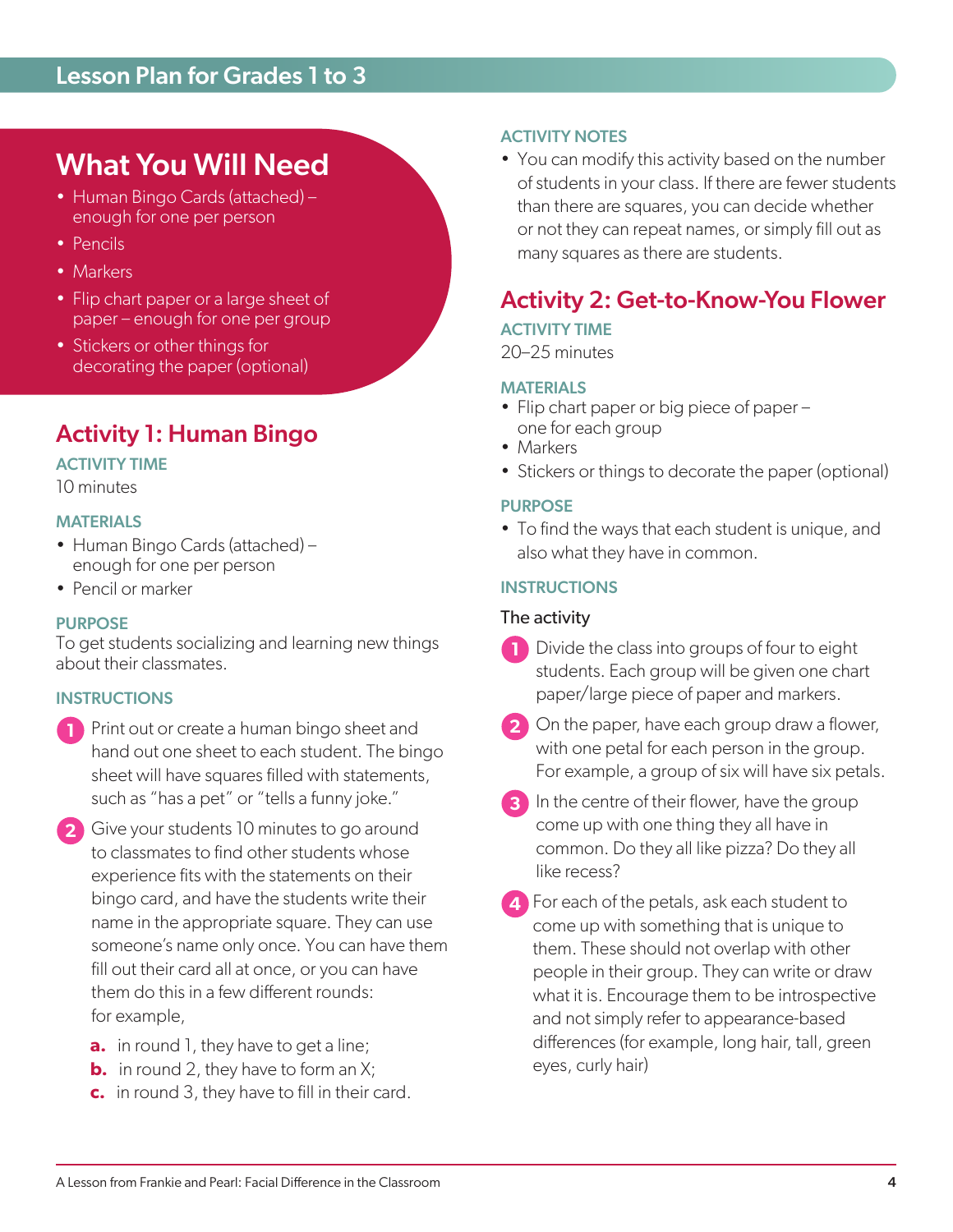**5** Once each group is finished, have them present their flowers.

### The debrief

- What was it like to try to find something that was similar to everyone in the group? Was it easy or difficult? What strategies did you use to find this out?
- How was it when you tried to find something unique to you? Was it easy or difficult? What strategies did you use to find this out?
- Did you learn something new about someone? If so, what was it?
- How important was it to talk to and listen to the people in your group? What strategies did you use?
- What is the value in finding similarities and differences with one another?

### Activity 3: Frankie and Pearl Video and Q&A

### ACTIVITY TIME

20–25 minutes

### MATERIALS

• Frankie and Pearl [video](https://www.youtube.com/watch?v=R1hdSISTQog) and associated questions

#### PURPOSE

• To build awareness and acceptance of facial differences and normalize differences (facial differences or otherwise).

#### **INSTRUCTIONS**

Share the Frankie and Pearl [video](https://www.youtube.com/watch?v=R1hdSISTQog) with your class, and then follow up with debrief questions, such as the following:



**1** What was this video about?



**2** Who is Frankie? What does she look like?



**3** Who is Pearl? What does she look like?

- **4** What does Frankie like to do?
- **5** What do you like about the characters in the video?
- **6** Do the characters in the video remind you of anyone?
- **7** How do you think Frankie felt when her classmates pointed out her birthmark?
- **8** Do you have anything in common with, or are there any differences between, you and the characters in the video? If so, what?
- **9** Would you be friends with any characters in the video? Who?
- **10** If you could ask a question to any character in the video, who would you ask a question to, and what would you ask them?

### ACTIVITY NOTES

- Reminder that Frankie's facial difference is called a birthmark.
- It is ok for your students to notice and be curious about Frankie's facial difference, but how they talk about it is important. If their reactions are negative, talk about all the activities you have done up to now and how each student was addressing and acknowledging the many ways we are similar and different.
- Your students might have more questions about the video than you have for them. Make sure you have enough time to answer their questions. Attached on the next page is a list of answers to frequently asked questions.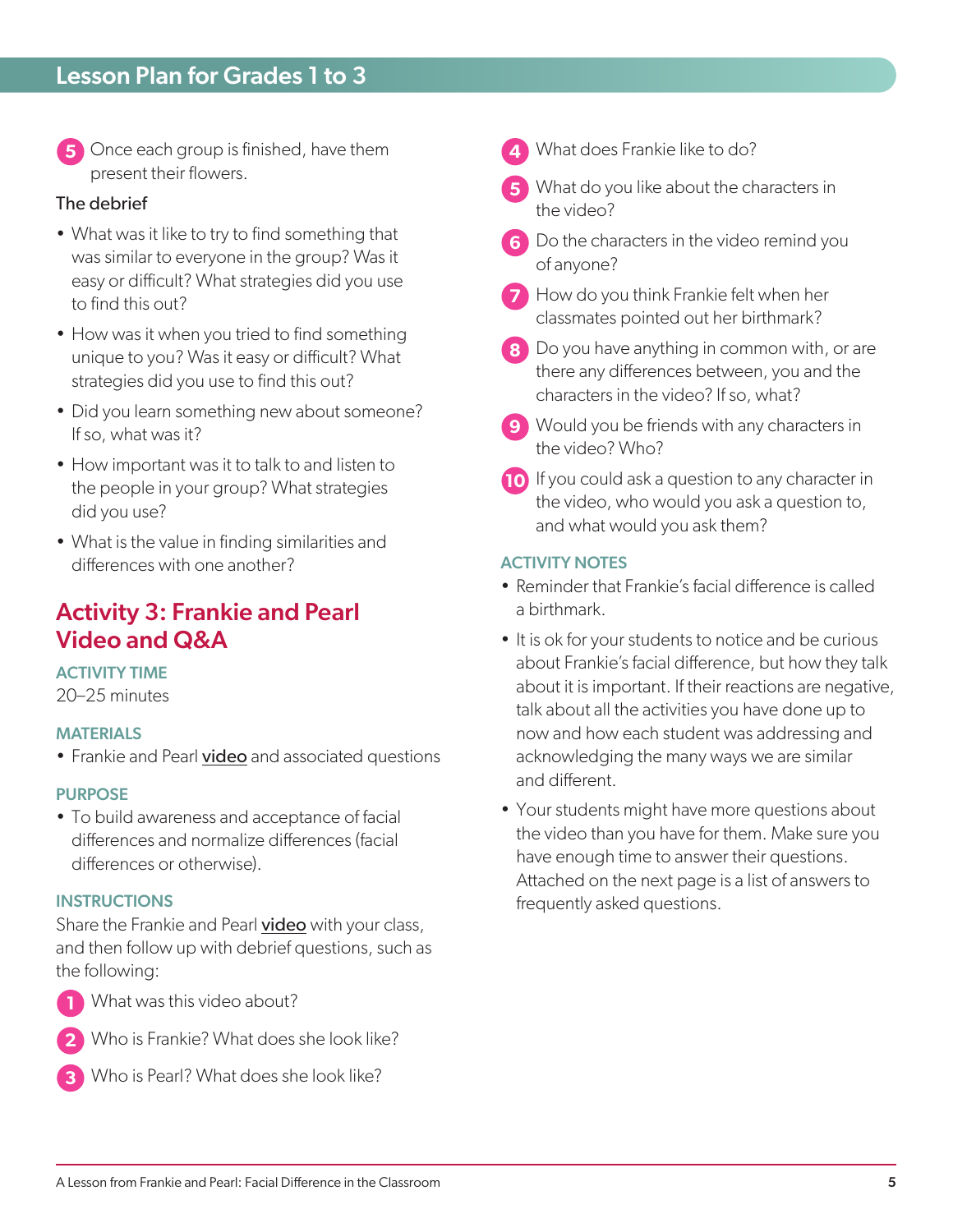# Frequently/Fearfully Asked Questions and Answers

### **1** What is on Frankie's face?

Frankie has what is called a birthmark. Birthmarks are marks on the skin that happen when or shortly after someone is born. They come in all shapes, sizes, colours, textures, and locations on the body or face.

Facial differences come in all types. Some can be birthmarks, like Frankie's; some are called cleft lip and palate, Treacher Collins Syndrome, or alopecia; and sometimes people acquire a facial difference from cuts, scars, or burns.

It is Frankie's choice if she shares information about her birthmark. Not everyone is comfortable talking about their facial difference, and they may choose not to answer your question. And that's ok.

### **2** Can Frankie wear make-up to cover it? Why doesn't Frankie wear make-up to cover it?

Some people with a facial difference like Frankie's may or may not choose to cover their facial difference with make-up. This is all personal preference! You cannot cover all facial differences with make-up, and many people with a facial difference choose not to. Some may choose to wear make-up like anyone else may wear make-up (it might depend on the day and how they are feeling).

It is Frankie's choice whether or not she wants to wear make-up. She may not want to. Frankie may like how her birthmark looks and therefore doesn't want to cover it. The same goes for other people with a facial difference. They may not choose to have cosmetic or elective surgery because they like the way they look. (There are several other reasons why someone may choose not to have surgery, this is just one). While some people may choose to mask or cover their facial difference, they don't have to. It is part of who they are, and no one should feel like they have to hide a part of themselves.

# **3** Does it affect Frankie's ability to see or talk?

Birthmarks affect each person differently. Frankie's birthmark does not affect her speech or sight; however, birthmarks can be a symptom of a different condition that may affect their speech or sight.

Sometimes a facial difference can affect a person's ability to see, talk, hear, or even eat and swallow. But this is not true for everyone with a facial difference. If someone's facial difference does affect their ability to do these things, they can work with doctors and specialists to help make it better for them, and yes, sometimes this can mean surgery. This also may mean that others may have to take more time to listen when someone is speaking.

Sometimes a facial difference doesn't affect any of the above. It just changes how the person looks.

### **4** Can it go away? Can she have it removed/ why doesn't she have it removed? Does she need surgery to have it removed?

Sometimes. Some birthmarks fade, shrink, or go away over time. This is not always the case. Some birthmarks will always be there. Sometimes birthmarks can go away with procedures such as surgery or laser therapy.

Like birthmarks, some facial differences go away, change, or become less noticeable over time or through treatment. Some surgeries are necessary, and the person can choose whether or not to have surgery, because the procedure is called elective or cosmetic.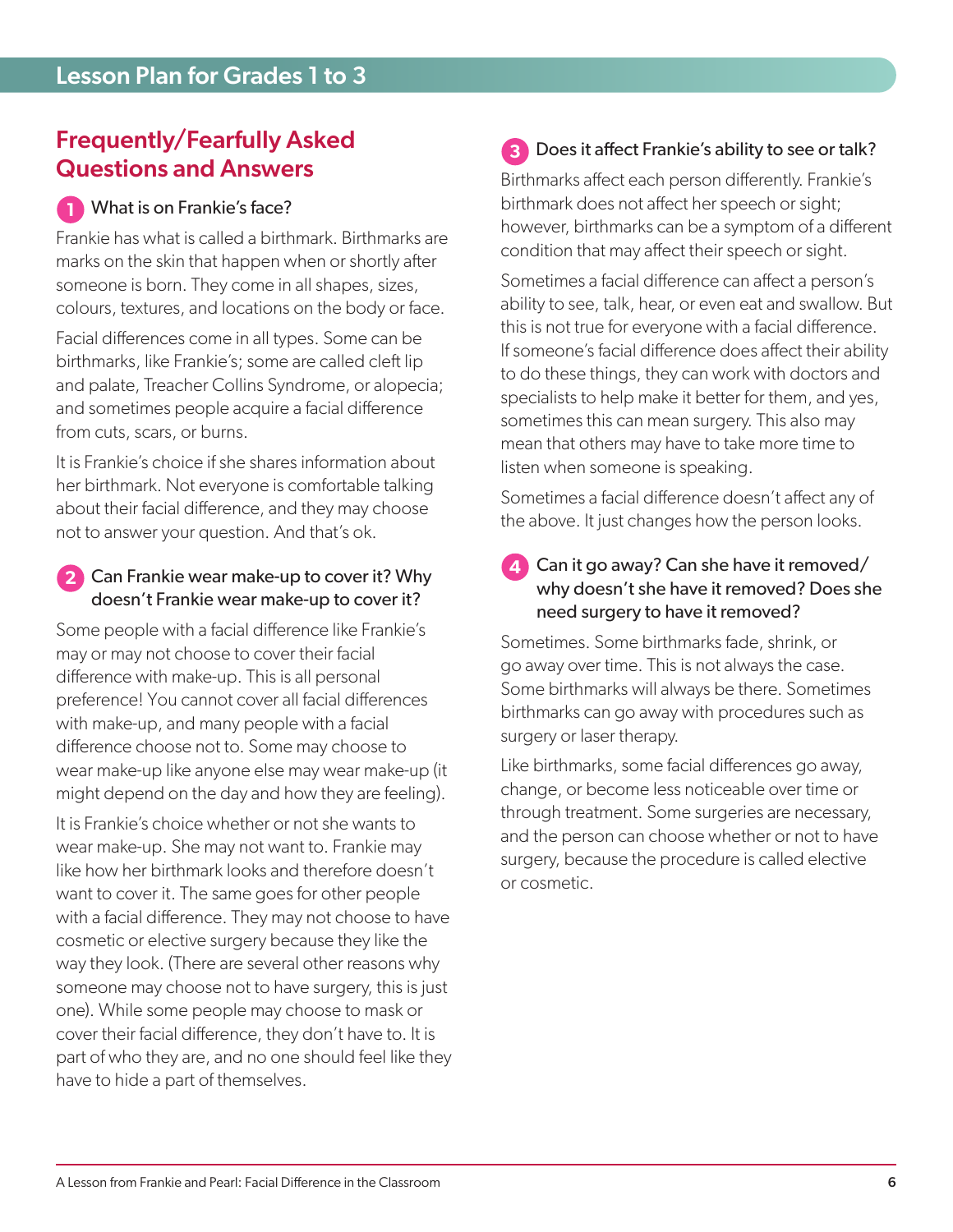### Some reasons why a person may choose not to have cosmetic or elective surgery:

- They like the way they look.
- There can be a risk related to the anesthetic.
- There can be a risk of complications due to the surgery.
- They want to wait to make the decision.
- Surgery can leave the person with more scars.

### Some reasons why a person may choose to have cosmetic or elective surgery:

- They want to change the way they look.
- The surgery may improve their quality of life.
- The surgery can set them up better for future surgeries.

Before surgery, other factors people consider can include personal choice, access to healthcare, finances, pain tolerance, age, specific conditions, medical recommendations, and more!

Most times, surgeries can't make it "all go away" or "go back to normal." At the end of the day, surgeries are risky, and doctors/healthcare professionals would want to do them only if they are necessary or quality-of-life improving.

### **5** Is it contagious? Can I get her facial difference?

No birthmark is contagious. You cannot get this from other people. A birthmark is something you are born with. And, in fact, no facial difference is contagious.

### **6** Do other people in Frankie's family have a birthmark?

It is very rare for more than one person in a family to have a birthmark. However, it does happen. Birthmarks, in general, are pretty common and can happen anywhere on the body. However, we don't know if other members of Frankie's family have birthmarks.

Like birthmarks, while it can happen, it is uncommon for more than one person in a family to have a facial difference, unless that type of facial difference is hereditary (passed down through genes). These are rare.

### **7** How did she get her birthmark? Is it just a bruise?

Frankie was born with her birthmark. It is not just a bruise. Over time it may fade away or get smaller, like a bruise, but it is something she was born with. Her birthmark could be from her blood vessels not forming properly, or it could be part of a tumour, or her skin in that area is just a different colour. While we know a lot about birthmarks, we don't always understand why they happen. It is Frankie's choice to share information about her birthmark with others.

If you have a mole or a birthmark on another part of your body, it's similar to that. Some people are born with a facial difference, and sometimes people have a facial difference from cuts, scars, or burns.

### **8** Does her birthmark hurt?

The birthmark itself doesn't hurt. The treatments can hurt, though, and it can be difficult to have to go to many doctor appointments.

Sometimes parts of a person's facial difference may cause discomfort or pain, but this is often not the case.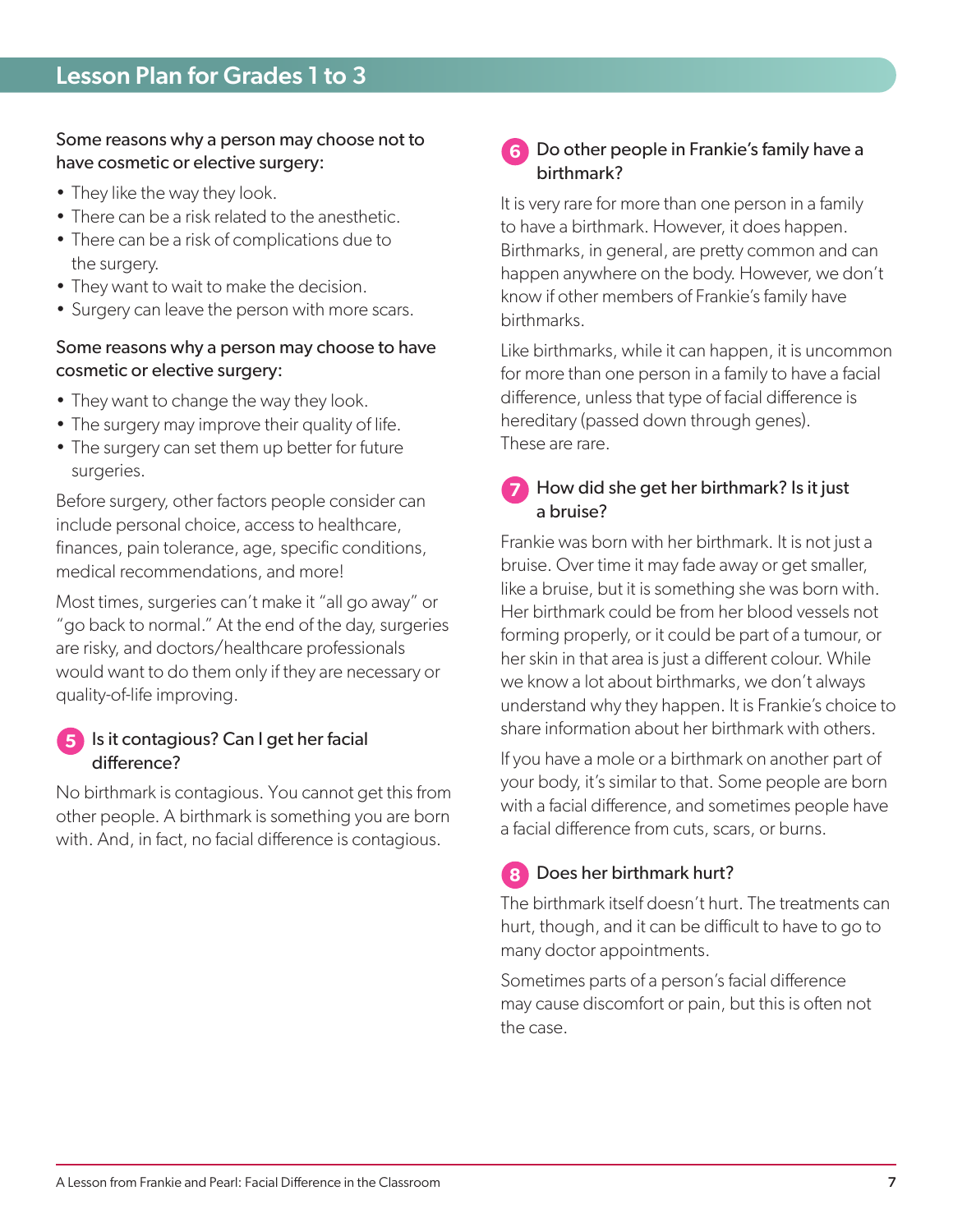### **9** What does Frankie think about her birthmark?

People's thoughts and feelings about their facial difference change and evolve all the time, just like anyone's ideas about their appearance can evolve or change over time. Frankie's and other people's facial difference may become less important. Some may appreciate, celebrate, or grow to love their facial difference.

Friends and family members report that over time they don't notice facial differences as often as they did before.

It is important to remember that a person's facial difference is only one part of them, and it may not even be the first thing they think about when it comes to describing themselves. There are lots of layers to all of us.

Children with a facial difference like the same things as other children, and they like to play the same things as other children like to play. They have the same struggles with schoolwork or reading or math or science. Their facial difference is only one part of the puzzle that makes them who they are.